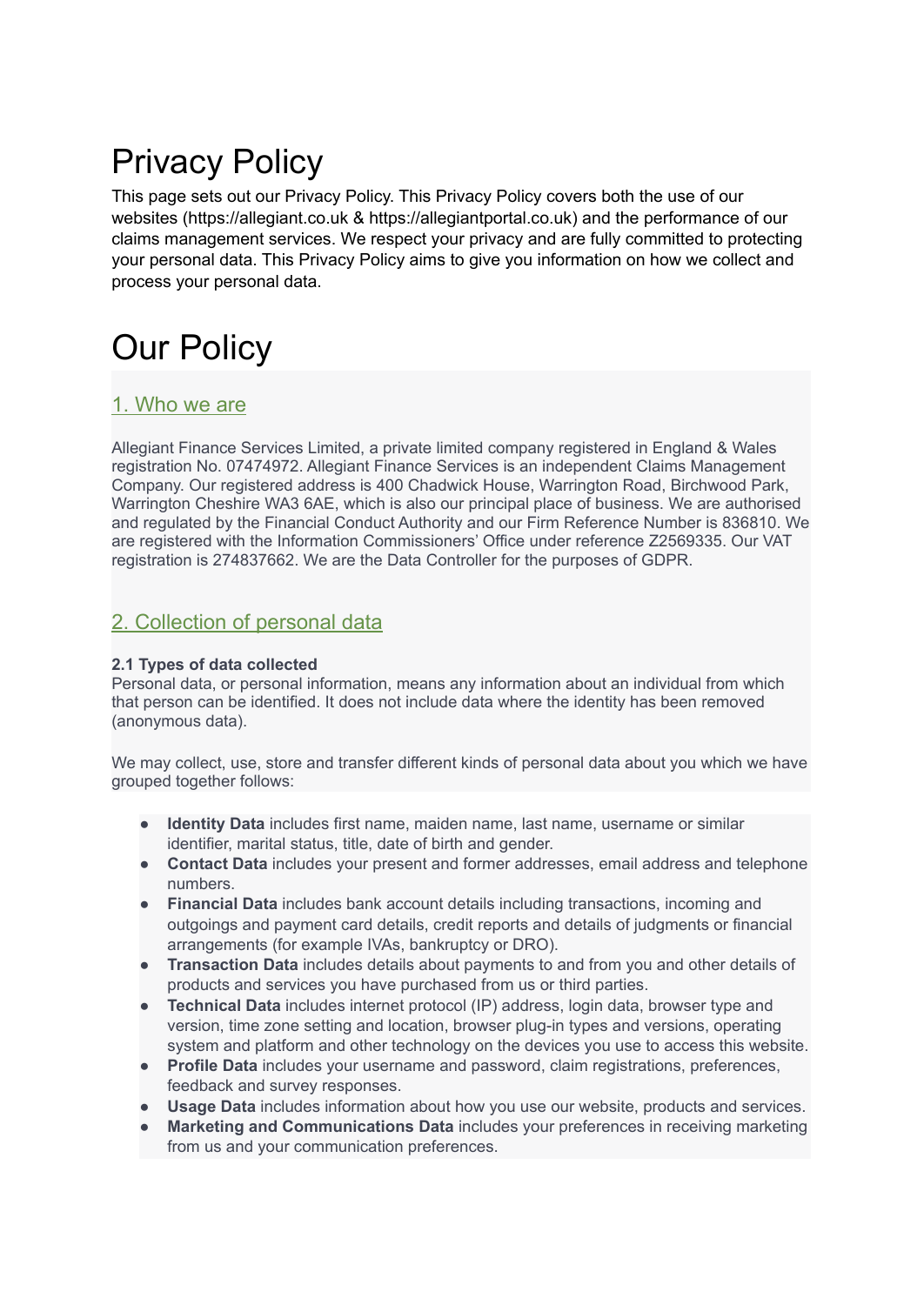We also collect, use and share **Aggregated Data** such as statistical or demographic data for any purpose. Aggregated Data may be derived from your personal data but is not considered personal data in law as this data does **not** directly or indirectly reveal your identity. For example, we may aggregate your Usage Data to calculate the percentage of users accessing a specific website feature. However, if we combine or connect Aggregated Data with your personal data so that it can directly or indirectly identify you, we treat the combined data as personal data which will be used in accordance with this Privacy Policy.

We do not require any **Special Categories of Personal Data** about you (this includes details about your race or ethnicity, religious or philosophical beliefs, sex life, sexual orientation, political opinions, trade union membership, information about your health and genetic and biometric data). Nor do we collect any information about criminal convictions and offences. However, as part of the performance of our service, we do ask you to tell us about the impact of financial mis-selling and circumstances surrounding it. In those circumstances, should you provide us with information which does fall into a Special Category, such as health information, by virtue of providing the information, you agree that you are providing your explicit consent to the processing of that personal data. We will only use Special Categories of personal data for the purposes of establishing your claim. If you do not consent to the processing of Special Category data, you must not provide it to us.

#### **2.2 Methods of data collection**

We use different methods to collect data from and about you including through:

- **Direct interactions.** You may give us your Identity, Contact and Financial Data by filling in forms or by corresponding with us by post, phone, email or otherwise. This includes personal data you provide when you
	- o apply to use our services;
	- o subscribe to our service or publications;
	- o request marketing to be sent to you;
	- o enter a competition, promotion or survey; or
	- o give us some feedback.
- **Automated technologies or interactions.** As you interact with our website, we may automatically collect Technical Data about your equipment, browsing actions and patterns. We collect this personal data by using cookies, server logs and other similar technologies. We may also receive Technical Data about you if you visit other websites employing our cookies. Please see our [Cookies Declaration](https://allegiant.co.uk/legal/cookies/) for further details.
- **Third parties or publicly available sources.** We may receive personal data about you from various third parties and public source as set out below:
	- o Technical Data from the following parties
		- **analytics providers such as Google based both within and outside the EU;**
		- advertising networks such as Adroll, Taboola or Outbrain based both within and outside the EU; and
		- search information providers such as Facebook, Google and Bing based both within and outside the EU.
- Contact, Financial and Transaction Data from providers of technical, payment and delivery services.
- Identity and Contact Data from data brokers, aggregators and tracing services.
- Identity and Contact Data from publicly availably sources such as HM Courts & Tribunals Service, Companies House, the Registry Trust and the Electoral Register based inside the EU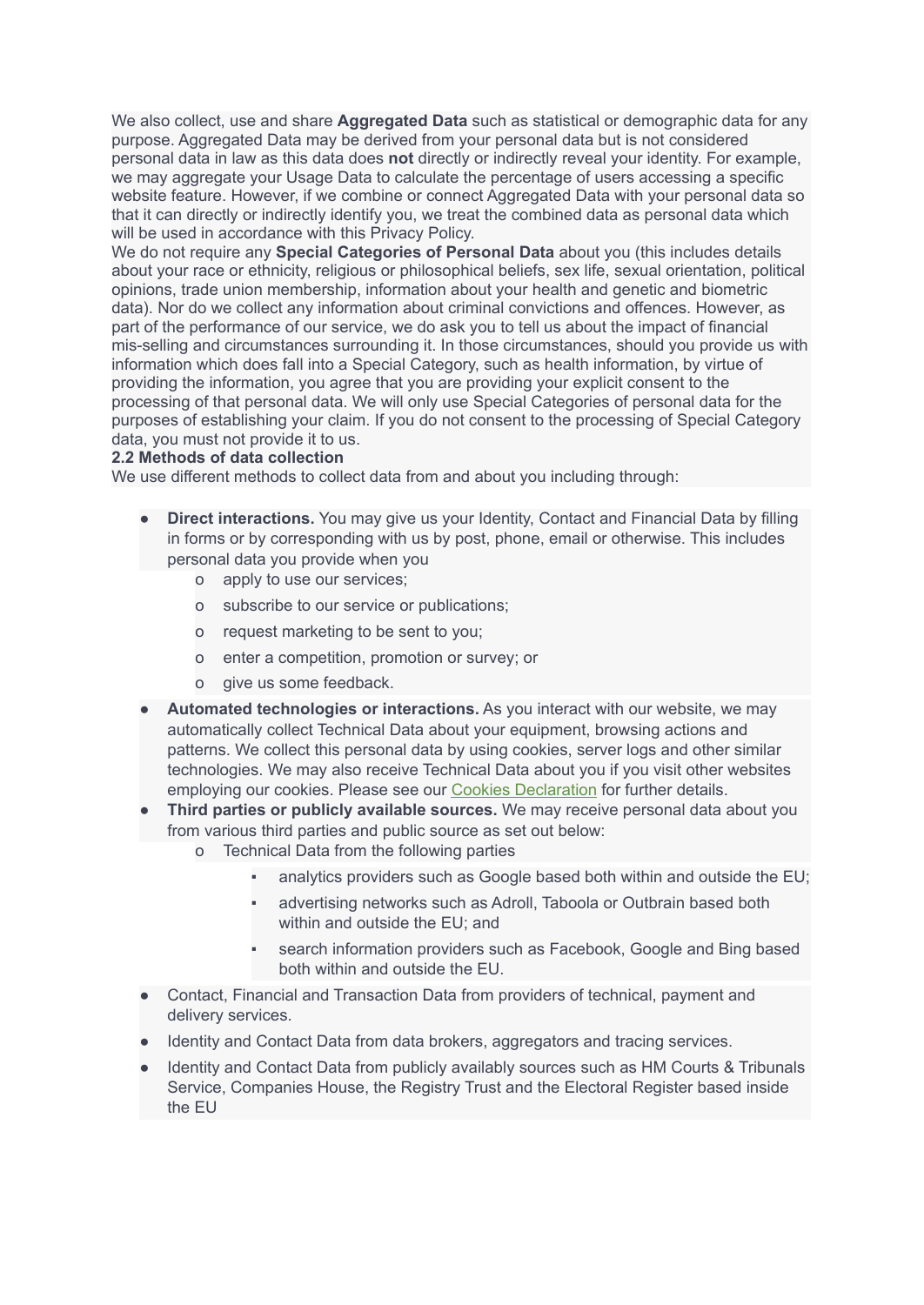# 3. Use of your personal data

#### **Purpose of using your data and relevant lawful bases**

We will only use your personal data when the law allows us to. Most commonly, we will use your personal data in the following circumstances:

- Where we need to incept or perform the contract we are about to enter into or have entered into with you.
- Where it is necessary for our legitimate interests (or those of a third party) and your interests and fundamental rights do not override those interests.
- Where we need to comply with a legal or regulatory obligation.

The lawful bases of processing permitted in law are:

**Legitimate Interest –** this means the interest of our business in conducting and managing our business to enable us to give you the best service and the best and most secure experience. We make sure we consider and balance any potential impact on you (both positive and negative) and your rights before we process your personal data for our legitimate interests. We do not use your personal data for activities where our interests are overridden by the impact on you (unless we have your consent or are otherwise required or permitted to by law).

**Performance of Contract** – this means processing your data where it is necessary for the performance of a contract to which you are a party or to take steps at your request before entering into such a contract.

**Compliance with a legal or regulatory obligation –** this means processing your personal data where it is necessary for compliance with a legal or regulatory obligation that we are subject to. Generally, we do not rely on consent as a legal basis for processing your personal data other than in relation to sending third party direct marketing communications to you via email, post or text message. You have the right to withdraw consent to marketing at any time by [contacting us](https://allegiant.co.uk/contact-us/). We have set out below, in a table format, a description of all the ways we plan to use your personal data, and which of the legal bases we rely on to do so. We have also identified what our legitimate interests are where appropriate.

| <b>Purpose/Activity</b>                                                                                       | Type of data                | Lawful basis for processing including basis<br>of legitimate interest                                                                                               |
|---------------------------------------------------------------------------------------------------------------|-----------------------------|---------------------------------------------------------------------------------------------------------------------------------------------------------------------|
| To register you as a new<br>lead or customer                                                                  | (a) Identity<br>(b) Contact | Performance of a contract with you                                                                                                                                  |
|                                                                                                               |                             |                                                                                                                                                                     |
| To learn about the<br>circumstances<br>surrounding potential<br>financial mis-selling<br>and/or tax allowance | (a) Identity                | (a) Performance of a contract with you                                                                                                                              |
|                                                                                                               |                             | (b) Necessary for our legitimate interests<br>(to recover debts due to us)<br>Where this includes a Special Category of<br>personal data which you volunteer to us: |
|                                                                                                               | (b) Contact                 |                                                                                                                                                                     |
|                                                                                                               | (c) Financial               |                                                                                                                                                                     |
|                                                                                                               | (d) Transaction             |                                                                                                                                                                     |
|                                                                                                               |                             |                                                                                                                                                                     |
|                                                                                                               |                             | (c) Explicit consent (Article 9(2)(a))                                                                                                                              |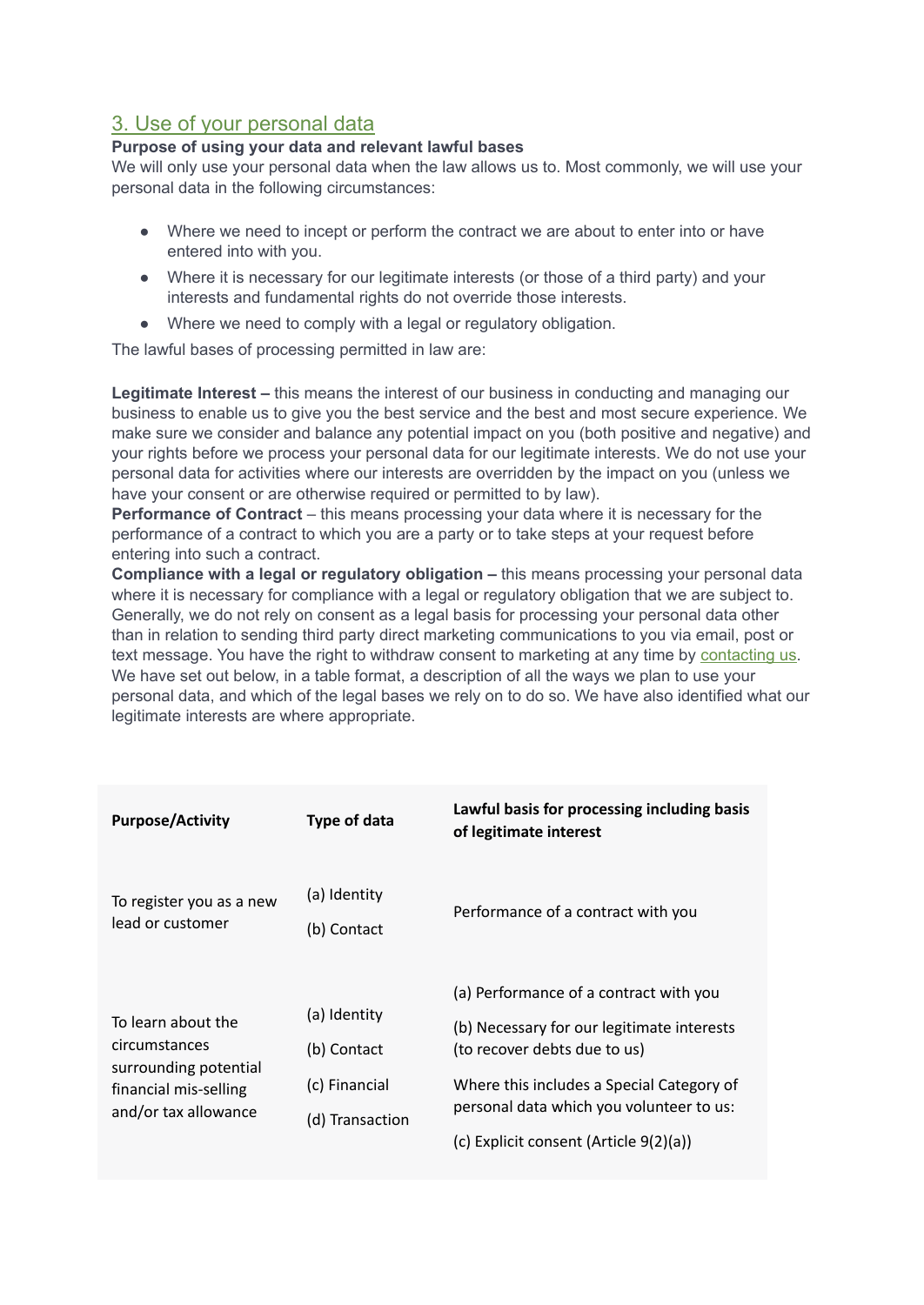|                                                                                                                                                                                                                                                                                                                                                                                                                                    | (e) Marketing<br>and<br>Communications                                                                    | (d) Necessary to establish a claim (Article<br>$9(2)(f)$ ).                                                                                                                                                                         |
|------------------------------------------------------------------------------------------------------------------------------------------------------------------------------------------------------------------------------------------------------------------------------------------------------------------------------------------------------------------------------------------------------------------------------------|-----------------------------------------------------------------------------------------------------------|-------------------------------------------------------------------------------------------------------------------------------------------------------------------------------------------------------------------------------------|
| To process and deliver<br>our claims management<br>services including:<br>(a) Manage payments,<br>fees and charges(b)<br>Disseminate and share<br>information with third<br>parties such as lenders,<br>brokers, the Financial<br>Ombudsman, pension<br>providers, IFAs, HMRC,<br>the Financial Services<br><b>Compensation Scheme</b><br>where necessary to<br>progress your claim (c)<br>Collect and recover<br>money owed to us | (a) Identity<br>(b) Contact<br>(c) Financial<br>(d) Transaction<br>(e) Marketing<br>and<br>Communications | (a) Performance of a contract with you<br>(b) Necessary for our legitimate interests<br>(to recover debts due to us)                                                                                                                |
| To manage our<br>relationship with you<br>which will include:<br>(a) Notifying you about<br>changes to our terms or<br>privacy policy<br>(b) Asking you to leave<br>a review or take a<br>survey                                                                                                                                                                                                                                   | (a) Identity<br>(b) Contact<br>(c) Profile<br>(d) Marketing<br>and<br>Communications                      | (a) Performance of a contract with you<br>(b) Necessary to comply with a legal<br>obligation<br>(c) Necessary for our legitimate interests<br>(to keep our records updated and to study<br>how customers use our products/services) |
| To enable you to<br>partake in a prize draw,<br>competition or<br>complete a survey                                                                                                                                                                                                                                                                                                                                                | (a) Identity<br>(b) Contact<br>(c) Profile<br>(d) Usage<br>(e) Marketing<br>and<br>Communications         | (a) Performance of a contract with you<br>(b) Necessary for our legitimate interests<br>(to study how customers use our<br>products/services, to develop them and<br>grow our business)                                             |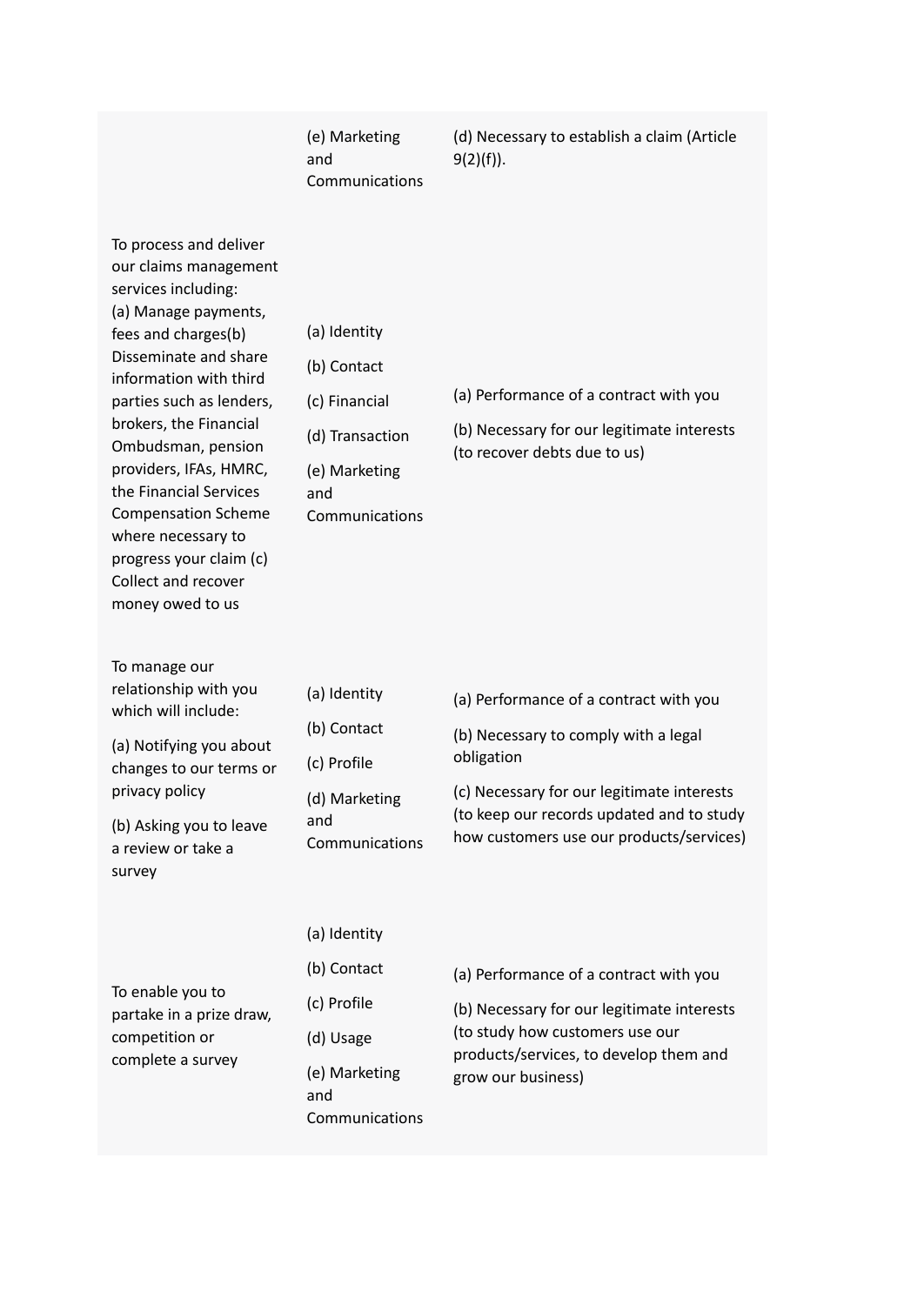| To administer and<br>protect our business<br>and this website<br>(including<br>troubleshooting, data<br>analysis, testing, system<br>maintenance, support,<br>reporting and hosting<br>of data) | (a) Identity<br>(b) Contact<br>(c) Technical                                                                       | (a) Necessary for our legitimate interests<br>(for running our business, provision of<br>administration and IT services, network<br>security, to prevent fraud and in the<br>context of a business reorganisation or<br>group restructuring exercise)<br>(b) Necessary to comply with a legal<br>obligation |
|-------------------------------------------------------------------------------------------------------------------------------------------------------------------------------------------------|--------------------------------------------------------------------------------------------------------------------|-------------------------------------------------------------------------------------------------------------------------------------------------------------------------------------------------------------------------------------------------------------------------------------------------------------|
| To deliver relevant<br>website content and<br>advertisements to you<br>and measure or<br>understand the<br>effectiveness of the<br>advertising we serve to<br>you                               | (a) Identity<br>(b) Contact<br>(c) Profile<br>(d) Usage<br>(e) Marketing<br>and<br>Communications<br>(f) Technical | Necessary for our legitimate interests (to<br>study how customers use our<br>products/services, to develop them, to<br>grow our business and to inform our<br>marketing strategy)                                                                                                                           |
| To use data analytics to<br>improve our website,<br>products/services,<br>marketing, customer<br>relationships and<br>experiences                                                               | (a) Technical<br>(b) Usage                                                                                         | Necessary for our legitimate interests (to<br>define types of customers for our products<br>and services, to keep our website updated<br>and relevant, to develop our business and<br>to inform our marketing strategy)                                                                                     |
| To make suggestions<br>and recommendations<br>to you about goods or<br>services that may be of<br>interest to you                                                                               | (a) Identity<br>(b) Contact<br>(c) Technical<br>(d) Usage<br>(e) Profile                                           | Necessary for our legitimate interests (to<br>develop our products/services and grow<br>our business)                                                                                                                                                                                                       |

We may process your personal data for more than one lawful ground depending on the specific purpose for which we are using your data. Please [contact](https://allegiant.co.uk/contact-us/) us if you need details about the specific legal ground we are relying on to process your personal data where more than one ground has been set out in the table below.

We will only use your personal data for the purposes for which we collected it, unless we reasonably consider that we need to use it for another reason and that reason is compatible with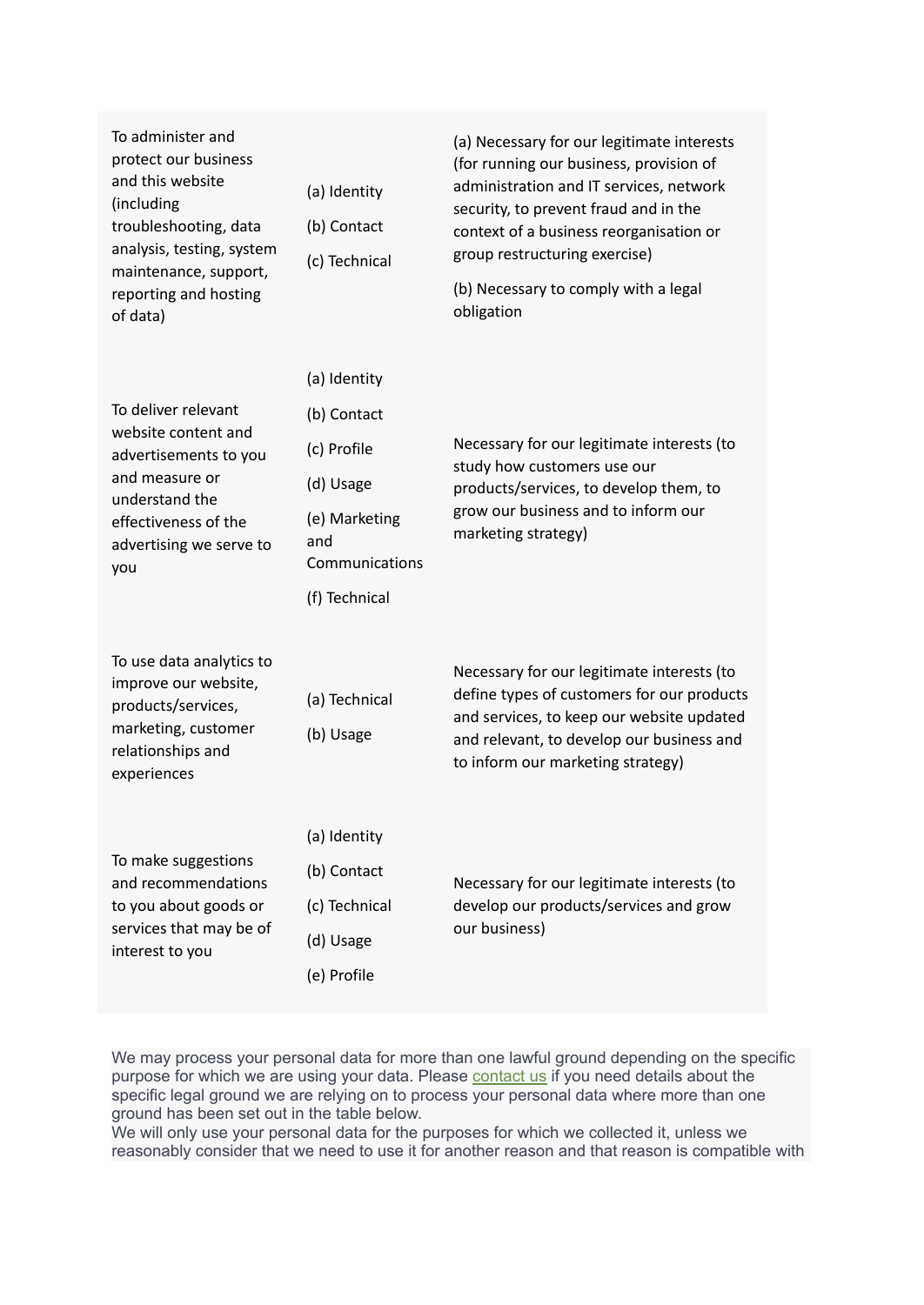the original purpose. If you wish to get an explanation as to how the processing for the new purpose is compatible with the original purpose, please [contact](https://allegiant.co.uk/contact-us/) us.

If we need to use your personal data for an unrelated purpose, we will notify you prior to that further use and we will explain the legal basis which allows us to do so and your data protection rights.

We may process your personal data without your knowledge or consent, in compliance with the above rules where required by law.

#### **Our use of Automated Decision Making (ADM) technology**

To be able to provide our claims services, we perform automated checks to determine whether you qualify to make a claim with us. To do this, we compare the information you provide to us with our claims criteria. We deploy ADM to provide an instant response on the availability or otherwise of our service to you based on whether or not you meet our minimum threshold. Our website ADM process considers personal data (limited to that which you provide to us via our Application Form) and other factors relating to the service you have applied for.

| <b>Purpose/Activity of ADM</b>                                                                                                                                                                                                                                                                    | <b>Type of data</b><br>considered in our<br><b>ADM</b> process | <b>Lawful basis for</b><br>processing including<br>basis of legitimate<br>interest                                            |
|---------------------------------------------------------------------------------------------------------------------------------------------------------------------------------------------------------------------------------------------------------------------------------------------------|----------------------------------------------------------------|-------------------------------------------------------------------------------------------------------------------------------|
| For any of our services you apply for, we<br>review your personal data to check you<br>have not already made the claim with us,<br>to filter potential duplication                                                                                                                                | (a) Identity<br>(b) Contact                                    | performance of a<br>contract with you (steps<br>to be taken prior to the<br>contract)                                         |
| For our unaffordable lending claim<br>service, we will use your personal data to<br>consider whether the culmination of your<br>lending history with a specific lender<br>brings you within our eligibility criteria.<br>To do this, we will multiply the number of                               | (a) Transactional<br>(b) Financial                             | (a) performance of a<br>contract with you<br>(b) Necessary for our<br>legitimate interests (to<br>deliver instant eligibility |
| times you borrowed from a specific<br>lender against the amount typically<br>borrowed to calculate an estimated<br>spend with a lender and to determine<br>whether it meets our threshold.                                                                                                        |                                                                | decisions to you and<br>provide our services<br>efficiently)<br>(c) Your explicit consent.                                    |
| For our marriage tax claim service, we<br>will use your personal data to consider<br>whether your declared income for each<br>tax year meets HMRC's eligibility criteria.<br>To do this, we will compare the<br>information you provide us with HMRC's<br>tax allowance threshold to determine if | <b>Financial Information</b>                                   | (a) performance of a<br>contract with you (steps<br>to be taken prior to the<br>contract)                                     |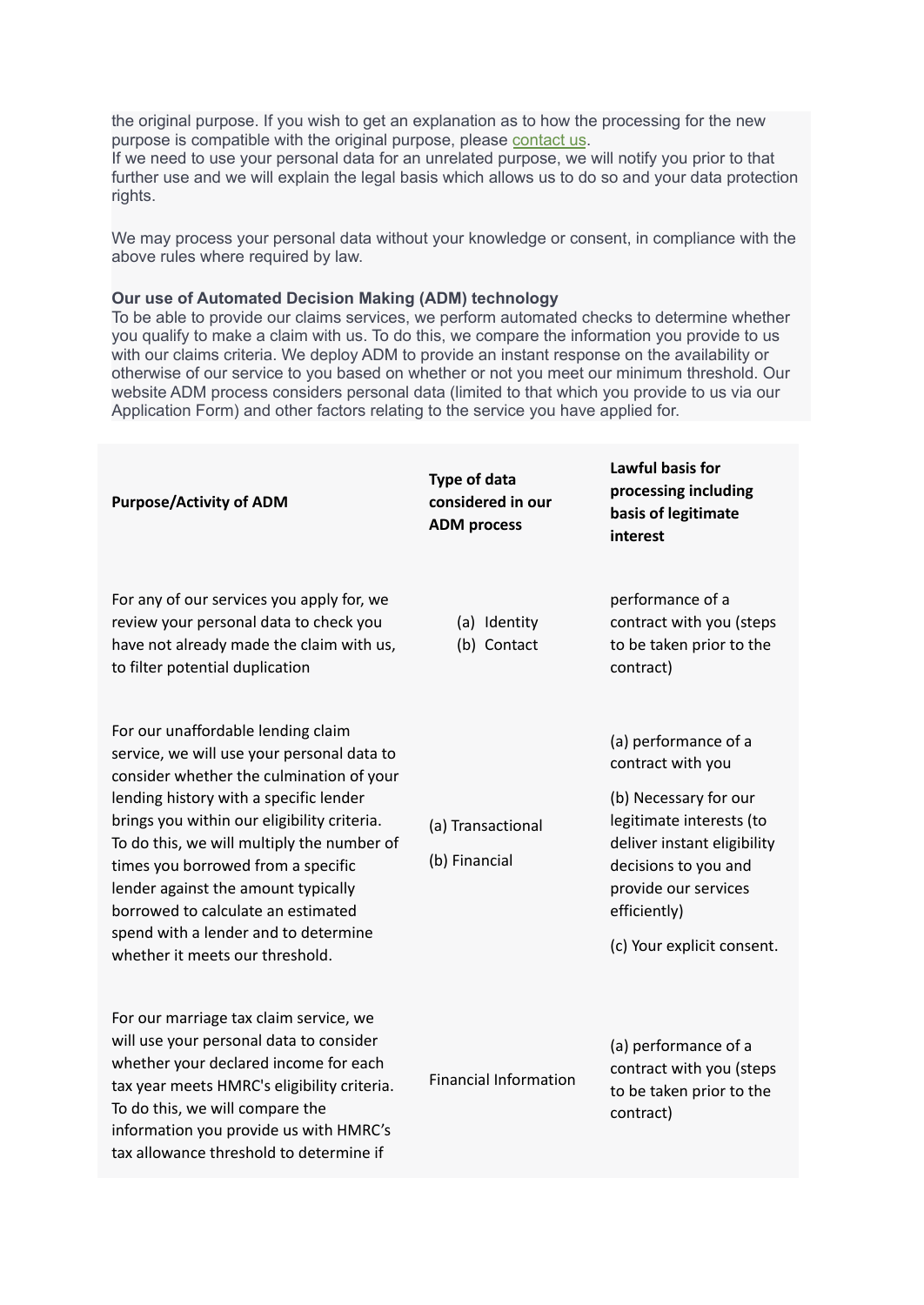the higher tax payer can claim for a transfer of 10% of their personal allowance to the lower tax payer.

We will always ask for your consent when deploying ADM. Further information surrounding your legal rights and how to exercise them are contained in Sections 7 and 8 of this policy.

#### **3.2 How Third Party Data Processors Use Your Data**

In our capacity as Data Controller, we may have to share your personal data with third parties for the purposes set out in the table above. Where this occurs, these third parties are known as Data Processors.

- Data Processors we may share your personal data with:
- Software service providers acting as processor based in the United Kingdom, Italy, India and the US who provide software (including Software as a Service (SAAS)).
- Professional advisers acting as processors or joint controllers including lawyers, bankers, auditors, accountants, bookkeepers and insurers based in the United Kingdom, the Ukraine, Sri Lanka and Pakistan who provide consultancy, banking, legal, insurance and accounting services.
- HM Revenue & Customs, regulators and other authorities acting as processors or joint controllers based in the United Kingdom who require reporting of processing activities in certain circumstances.
- Third parties to whom we may choose to sell, transfer, or merge parts of our business or our assets. Alternatively we may seek to acquire other businesses or merge with them. If a change happens to our business, then the new owners may use your personal data in the same way as set out in this Privacy Policy.
- Third party contact centres, acting as data processors based in the United Kingdom, providing outsourced contact services.
- Third party Credit Controllers for Debt Collection purposes.

We require all Data Processors to respect the security of your personal data and to treat it in accordance with the law. We do not allow our Data Processors to use your personal data for their own purposes and only permit them to process your personal data for specified purposes and in accordance with our instructions.

### 4. Options to control use of your personal data

#### **4.1 Opting out of our marketing**

We provide you with choices regarding certain personal data uses, particularly around marketing and advertising.

We may use your Identity, Contact, Technical, Usage and Profile Data to form a view on what we think you may want or need, or what may be of interest to you. This is how we decide which services and offers may be relevant for you (we call this marketing).

You will receive marketing communications from us only if:

- you have requested information from us or signed up to our services from us; and
- you have not later opted out of receiving that marketing.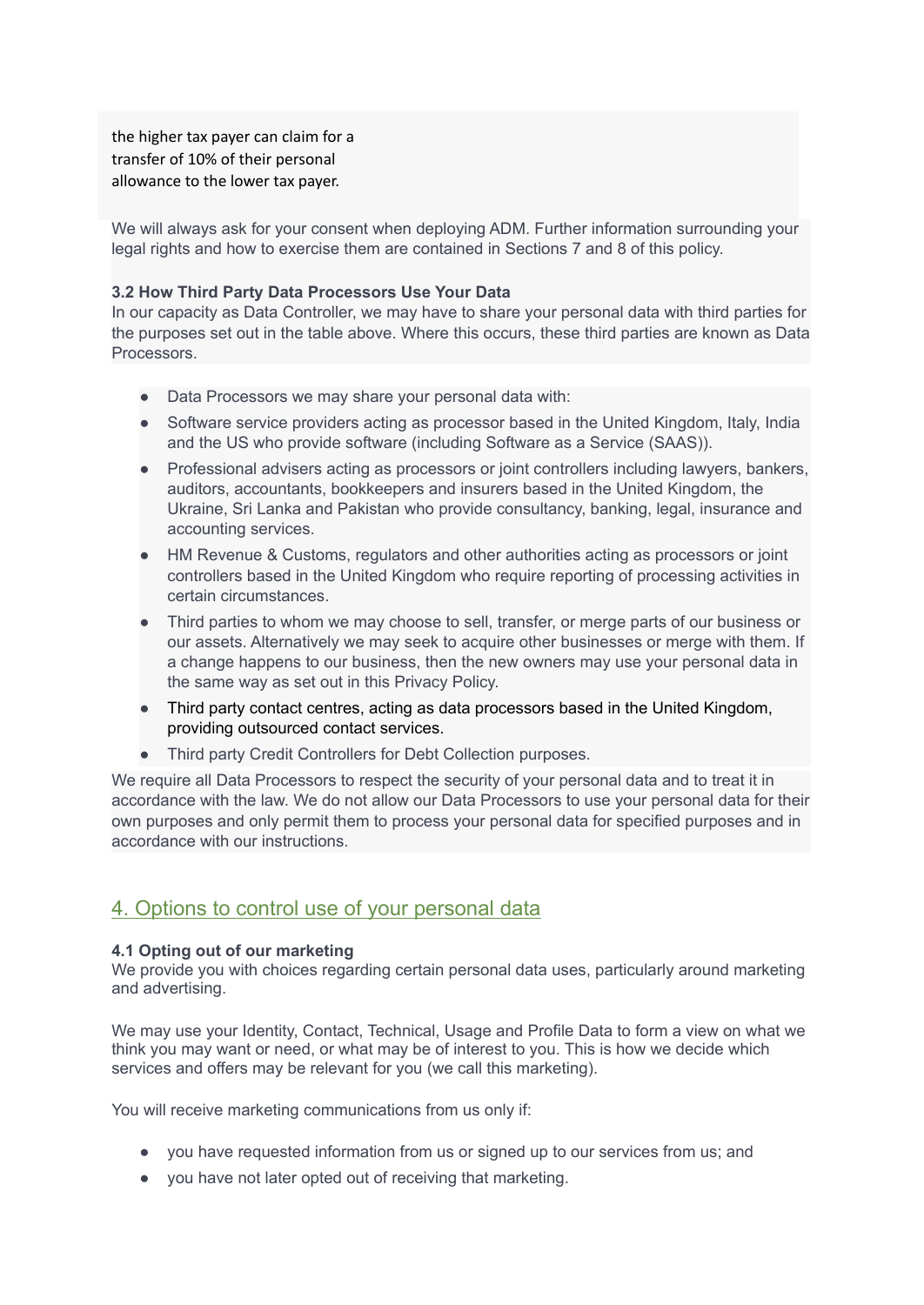We use post, email and SMS forms of direct marketing to opt in customers. You can ask us to stop sending you marketing messages at any time by following the opt-out links on any marketing message sent to you or by [Contacting Us](https://allegiant.co.uk/contact-us/) at any time and by indicating whether you wish to opt out certain methods of direct marketing or all.

Where you opt out of receiving these marketing messages, this will not apply to personal data provided for the purposes of us providing claims management services under contract with you.

#### **4.2 Website Cookies**

Cookies are usually small files stored on your computer's browser directory or program data subfolders. They collect information whilst you browse.

You can set your browser to refuse all or some browser cookies, or to alert you when websites set or access cookies. You can learn more at [www.allaboutcookies.org](http://www.allaboutcookies.org/). If you disable or refuse cookies, please note that some parts of this website may become inaccessible or not function properly. For more information about the cookies we use and to control your settings, please see our [Cookies Declaration](https://allegiant.co.uk/legal/cookies/).

#### **4.3 Google Analytics**

We use Google Analytics to review our website performance. You can opt out of Google analytics by visiting Google's opt out page at <https://tools.google.com/dlpage/gaoptout>

#### 5. Failure to provide us with personal data

Where we need to collect personal data by law, or under the terms of a contract we have with you and you fail to provide that data when requested, we may not be able to provide you with our claims management services. In this case, we may have to cancel our service and will notify you accordingly.

### 6. Data security and retention

#### **6.1 How we keep your data secure**

We have put in place appropriate security measures to prevent your personal data from being accidentally lost, used or accessed in an unauthorised way, altered or disclosed. We do not publish details of these arrangements, as it could undermine our security measures.

In addition, to the extent possible, we limit access to your personal data to those employees, agents, contractors and other third parties who have a business need to know. They will only process your personal data on our instructions and they are subject to a duty of confidentiality.

We have put in place procedures to deal with any suspected personal data breach and will notify you and any applicable regulator of a breach where we are legally required to do so.

#### **6.2 International transfer of personal data**

As is common with many businesses, we use Data Processors based outside the European Economic Area (**EEA**) so their processing of your personal data will involve a transfer of data outside the EEA.

Whenever we transfer your personal data out of the EEA, we ensure a similar degree of protection is afforded to it by ensuring at least one of the following safeguards is implemented:

● We will only transfer your personal data to countries that have been deemed to provide an adequate level of protection for personal data by the European Commission. For further details, see [European Commission: Adequacy](https://ec.europa.eu/info/law/law-topic/data-protection/data-transfers-outside-eu/adequacy-protection-personal-data-non-eu-countries_en) of the protection of personal data [in non-EU countries](https://ec.europa.eu/info/law/law-topic/data-protection/data-transfers-outside-eu/adequacy-protection-personal-data-non-eu-countries_en).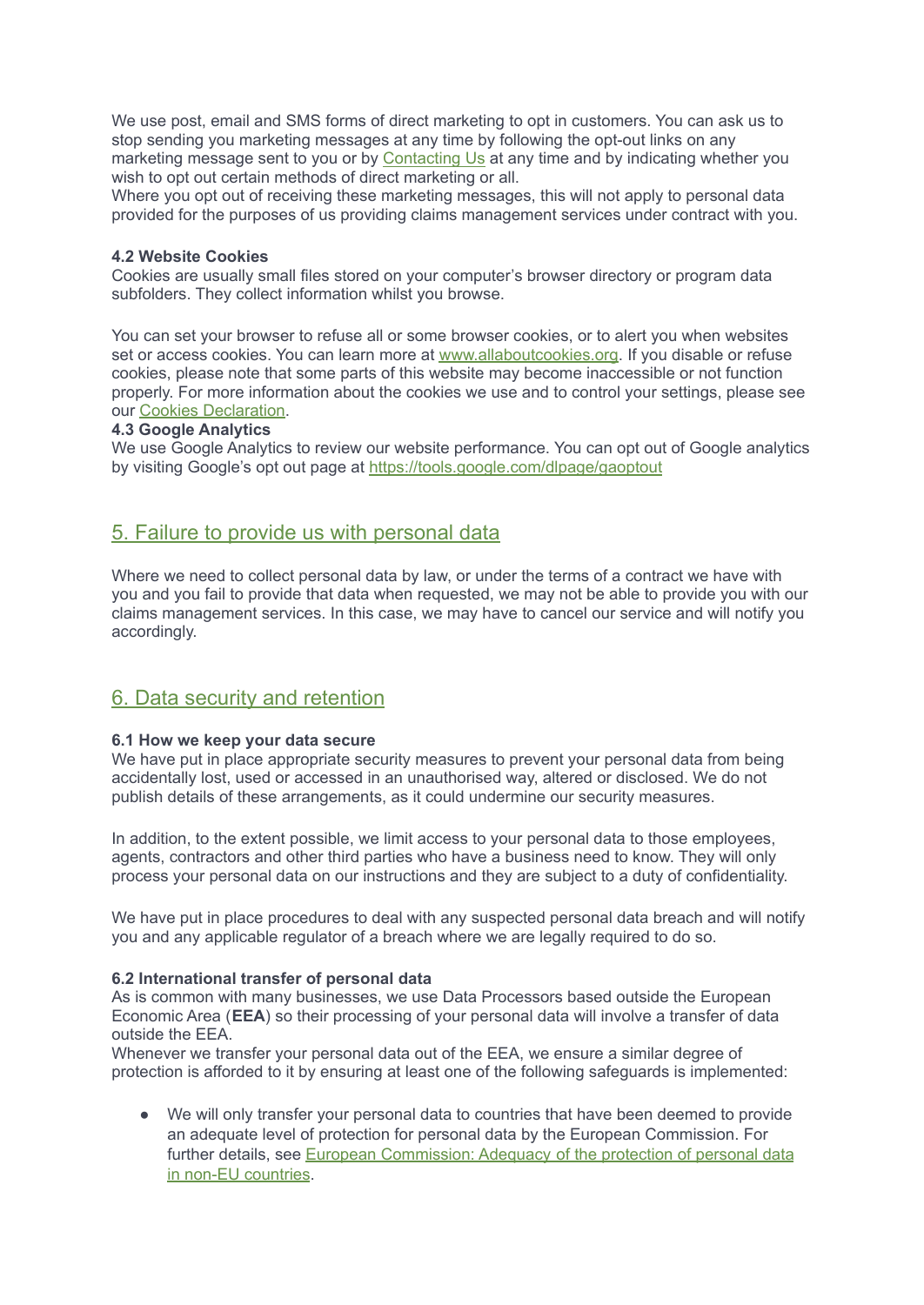- Where we use certain service providers, we may use specific contracts approved by the European Commission which give personal data the same protection it has in Europe. For further details, see [European Commission: Model](https://ec.europa.eu/info/strategy/justice-and-fundamental-rights/data-protection/data-transfers-outside-eu/model-contracts-transfer-personal-data-third-countries_en) contracts for the transfer of [personal data to third countries](https://ec.europa.eu/info/strategy/justice-and-fundamental-rights/data-protection/data-transfers-outside-eu/model-contracts-transfer-personal-data-third-countries_en).
- Where we use providers based in the US, we may transfer data to them if they are part of the Privacy Shield which requires them to provide similar protection to personal data shared between the Europe and the US. For further details, see [European Commission:](https://ec.europa.eu/info/strategy/justice-and-fundamental-rights/data-protection/data-transfers-outside-eu/eu-us-privacy-shield_en) [EU-US Privacy Shield](https://ec.europa.eu/info/strategy/justice-and-fundamental-rights/data-protection/data-transfers-outside-eu/eu-us-privacy-shield_en).

Please [contact us](https://allegiant.co.uk/contact-us/) if you want further information on the specific mechanism used by us when transferring your personal data out of the EEA.

#### **6.3 Our Data Retention Policy**

By law and under the Financial Conduct Authority's rules, we have to keep basic information about our customers (including Contact, Identity, Financial and Transaction Data) for a reasonable period. This extends to keeping recordings of all inbound and outbound calls and copies of electronic communications such as emails or SMS.

We have determined a reasonable retention period to be 6 years after a customer ceases a contractual relationship with us. We believe this is an appropriate period to preserve evidence for tax, regulatory and legal purposes and with one eye on appropriate limitation periods relevant and the necessity to preserve evidence to aid scrutiny.

In some circumstances you can request erasure of your data, as explained in Sections 7 and 8.

Please note, we may at our discretion anonymise your personal data (so that it can no longer be associated with you) for research or statistical purposes. Where this occurs, we may use this information indefinitely without further notice to you.

# 7. Your legal rights explained

#### **7.1 Your core legal rights under GDPR**

Under certain circumstances, you have rights under data protection laws in relation to your personal data. You have the right to:

**Request access** to your personal data (commonly known as a "data subject access request"). This enables you to receive a copy of the personal data we hold about you and to check that we are lawfully processing it.

**Request correction** of the personal data that we hold about you. This enables you to have any incomplete or inaccurate data we hold about you corrected, though we may need to verify the accuracy of the new data you provide to us.

**Request erasure** of your personal data. This enables you to ask us to delete or remove personal data where there is no good reason for us continuing to process it. You also have the right to ask us to delete or remove your personal data where you have successfully exercised your right to object to processing (see below), where we may have processed your information unlawfully or where we are required to erase your personal data to comply with local law. Note, however, that we may not always be able to comply with your request of erasure for specific legal reasons which will be notified to you, if applicable, at the time of your request.

**Object to processing** of your personal data where we are relying on a legitimate interest (or those of a third party) and there is something about your particular situation which makes you want to object to processing on this ground as you feel it impacts on your fundamental rights and freedoms. You also have the right to object where we are processing your personal data for direct marketing purposes. In some cases, we may demonstrate that we have compelling legitimate grounds to process your information which override your rights and freedoms. **Request restriction of processing** of your personal data. This enables you to ask us to suspend the processing of your personal data in the following scenarios: (a) if you want us to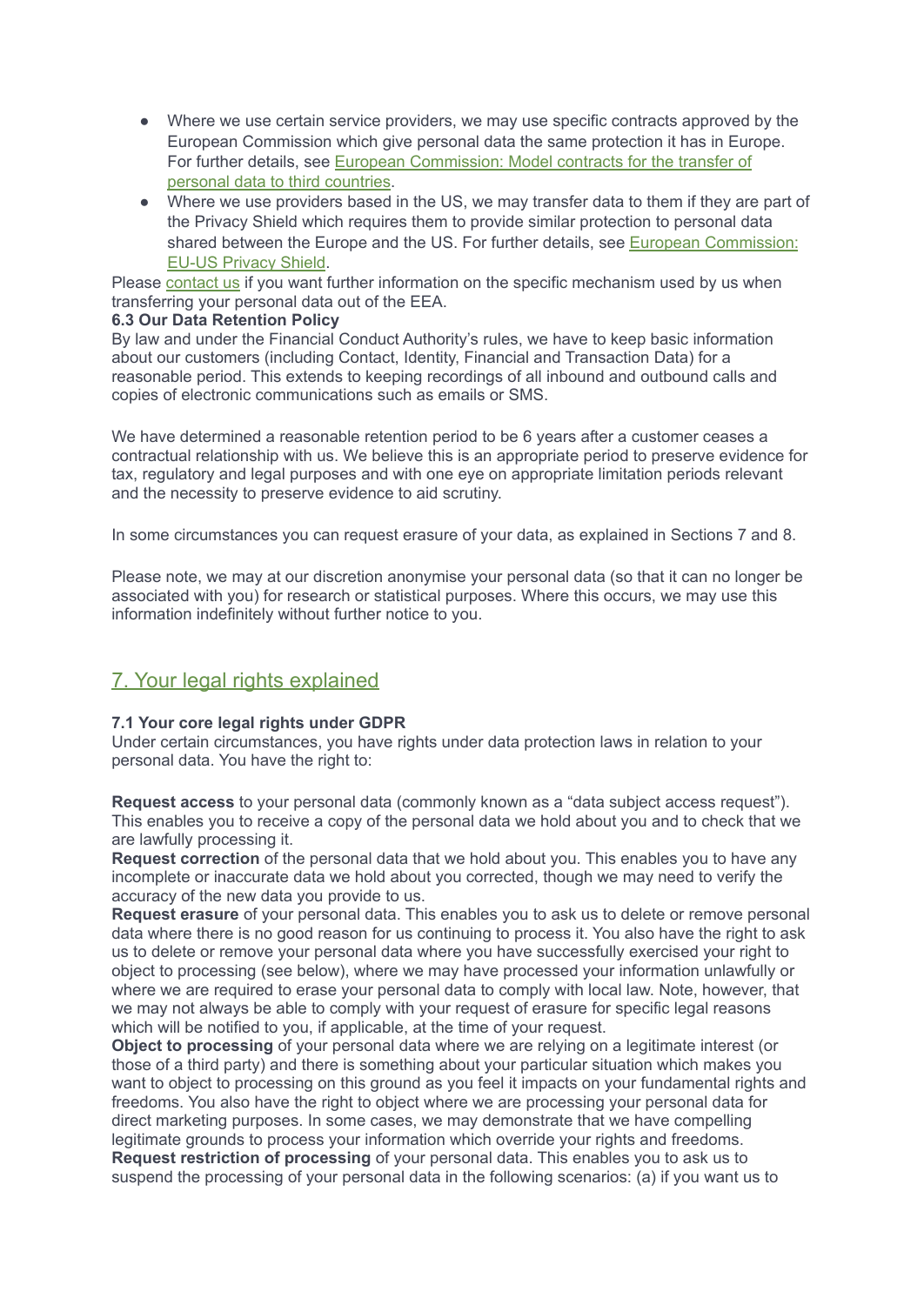establish the data's accuracy; (b) where our use of the data is unlawful but you do not want us to erase it; (c) where you need us to hold the data even if we no longer require it as you need it to establish, exercise or defend legal claims; or (d) you have objected to our use of your data but we need to verify whether we have overriding legitimate grounds to use it.

**Request the transfer** of your personal data to you or to a third party. We will provide to you, or a third party you have chosen, your personal data in a structured, commonly used, machine-readable format. Note that this right only applies to automated information which you initially provided consent for us to use or where we used the information to perform a contract with you.

**Withdraw consent at any time** where we are relying on consent to process your personal data. However, this will not affect the lawfulness of any processing carried out before you withdraw your consent. If you withdraw your consent, we may not be able to provide certain products or services to you. We will advise you if this is the case at the time you withdraw your consent.

# **7.2 Other legal rights under GDPR applicable to our service**

You have the right to:

**Object to Automated Decision Making (ADM).** Where you do this, we will undertake a human review of your application based on the same eligibility criteria deployed by the ADM process in addition to any other lawful considerations we must take into account. To apply without the use of ADM, please [contact us](https://allegiant.co.uk/contact-us/) detailing your preferred contact details. We shall make appropriate arrangements to collect your relevant information and to perform a human assessment. **Request a Review of an ADM decision**. You have a right for us to conduct a human review of the accuracy of the decision arrived at by our ADM process.

# 8. Exercising your legal rights

To opt out of automated decision making for future submissions, enter your email address below:

#### [zoho\_consent]

To exercise other rights set out in section 7, please [contact](https://allegiant.co.uk/contact-us/) us.

You will not have to pay a fee to access your personal data (or to exercise any of the other rights). However, we may charge a reasonable fee if your request is clearly unfounded, repetitive or excessive. Alternatively, we may refuse to comply with your request in these circumstances. We may need to request specific information from you to help us confirm your identity and ensure your right to access your personal data (or to exercise any of your other rights). This is a security measure to ensure that personal data is not disclosed to any person who has no right to receive it. We may also contact you to ask you for further information in relation to your request to speed up our response.

Otherwise, we try to respond to all legitimate requests within one month. Occasionally it may take us longer than a month if your request is particularly complex or you have made a number of requests. In this case, we will notify you and keep you updated.

# 9. Making a data privacy complaint

We would appreciate the chance to deal with your concerns before you approach the ICO so please [contact us](https://allegiant.co.uk/contact-us/) using one of the following methods.

Ultimately however, you have the right to make a complaint relating to your personal data at any time to the Information Commissioner's Office (ICO), the UK supervisory authority for data protection issues (*[www.ico.org.uk](http://www.ico.org.uk/)*).

For complaints related to our claims management services, please see [Complaints Resolution.](https://allegiant.co.uk/legal/complaints-resolution/)